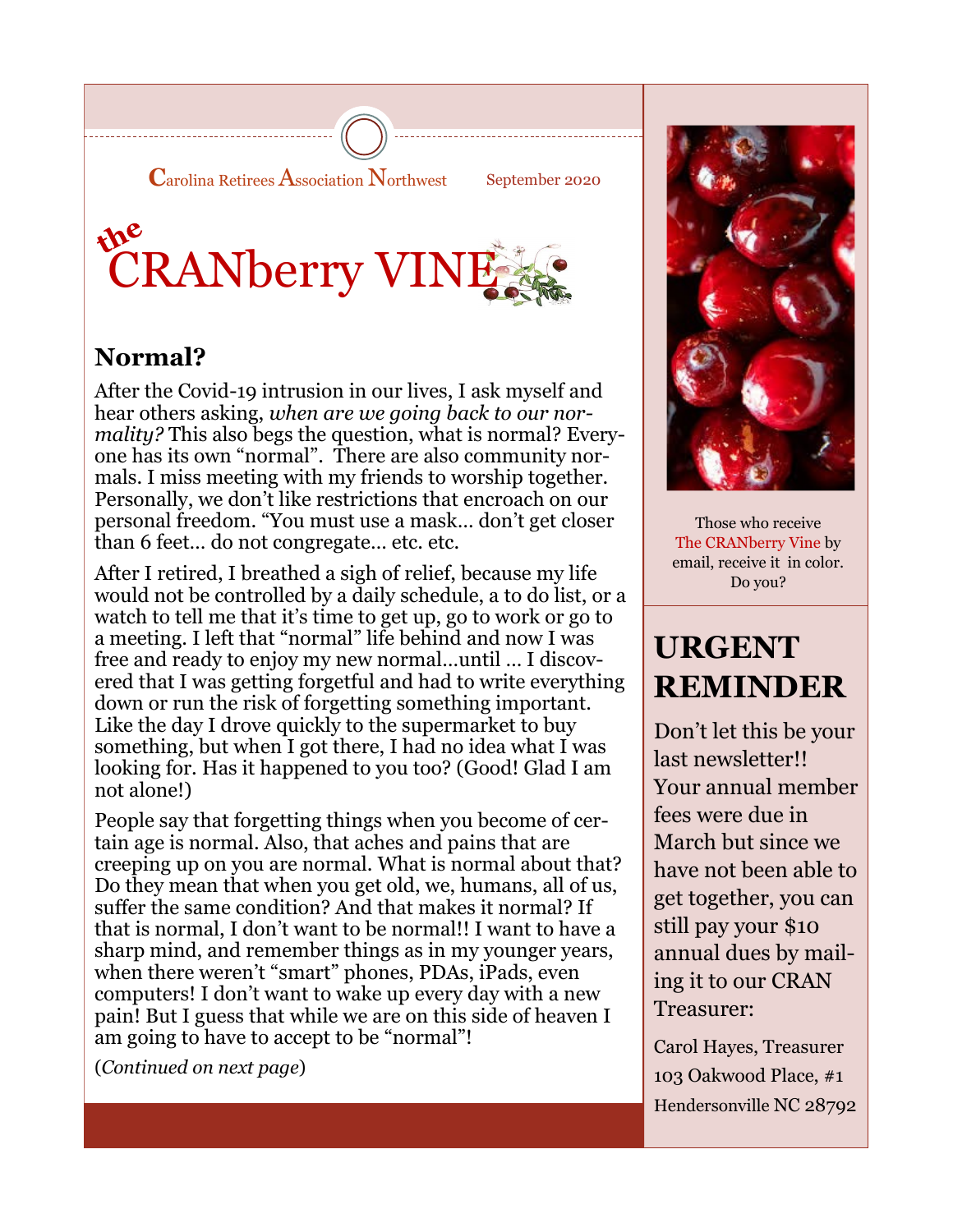

### **ATTENTION Please!**

### **Do you have a new phone num-**

**ber?** Or a new email or mailing address? Please keep CRAN informed so we are always able to reach you. It is especially important during these difficult times should we need to notify you of any change of plans. Call or email any Board member with changes to your contact information. Thank you.

# **WHAT 'S NEXT?**

We do not know what the future holds. but we do know Who holds our future.

### **Fall Virtual Retreat** - September 21 & 22 at 7:00pm

The present situation that is not allowing us to meet as we have in the past for our annual Fall retreat at Nosoca has opened the opportunity to look for alternatives to celebrate our friendship and the joy of being part of CRAN. After discussing possibilities, the CRAN Board agreed to do a virtual retreat. We are pleased to announce that on the day when our in-person retreat was to begin, we will start two days of virtual retreat. Please invite your church friends to watch and enjoy it with you. Maybe they will want to become a member of CRAN!!

To view go to: **https://www.cransda.org**

### (*Continued from page 1*)

I am glad that there is hope. One of these days when we are on the other side of heaven, we will all get back to being normal. Normal will be to be young forever, with no aches and pains, or suffering of any kind, with no memory loss, no threat of any virus, because the old things will have passed away.

One thing for which I have never had to make a "to do" list, is to remember God's love for me! I remember without making any effort, that He gave His Son to save me from this old world and to return me to the normalcy He intended from the beginning. I don't make a "to do" list to remember that His promises are good, and that He is faithful, and soon will make good the promise of His coming. I hope that these thoughts will sustain you as we struggle together to adjust temporarily to what this world calls "normal".

"God will wipe away every tear from their eyes; there shall be no more death, nor sorrow, nor crying. There shall be no more pain, for the former things have passed away." Rev. 21:4

*Sam Leonor, Sr.,* President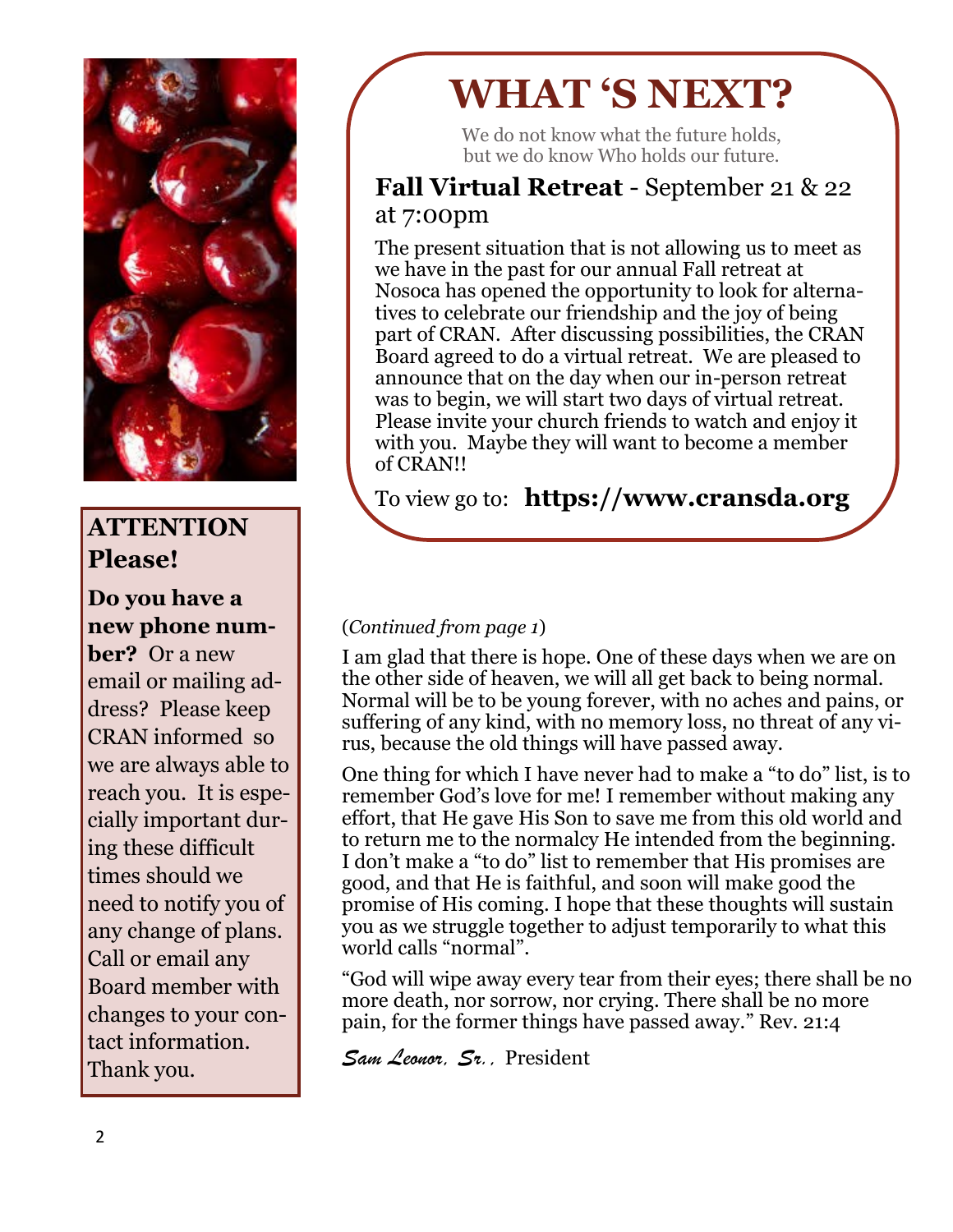# **Carolina Retirees Retreat** Coming to a TV near you...







This year's annual retreat will be a two-night "virtual event", and will be broadcast on September 21-22.

### Presenters for this year's event...

- · Richard Duerksen, well-known Adventist Story-Teller
- Leslie Louis, President of the Carolina Conference
- Dan Buettner, National Geographic Fellow & author of The Blue Zones
- Charles Ferguson, retired pastor and lecturer
- It Is Written, The Methuselah Factor
- Music by Harmony

Begins 7:00 PM - September, 21-22 Go to: cransda.org



"Simply go to cransda.org for further details" **Carolina Retirees Association Northwest** 

### CRAN BOARD MEMBERS

President, Sam Leonor 321-356-1704 seleonor@gmail.com Vice-president, Merle Peterson 828-845-5988 merle693@yahoo.com Treasurer, Carol Hayes 628-595-3118 chayes1940@gmail.com Asst. Treasurer, Joy Thomas 240-310-5662 joyfulthoas@icloud.com Secretary, Ann Wilkinson 704-798-4192 annwilkn@yahoo.com Asst. Secretary, Ellen O'Connor 828-684-9356 ellensh44@aol.com Newsletter Editor, Peggy Peterson 828-845-5995 peggy.merle@yahoo.com Communications, Ron Quick 704-609-1919 ronaldquick@me.com Hosting Chairperson, Nancy Schell 828-551-5383 nancym220@hotmail.com Decorating Chairperson, Linda Miller 704-898-4694 mmggngr9@gmail.com Pictorial Directory Coordinator, Carol Johnson 919-418-6526 cnjhome1@gmail.com Candid Photographer, Bill Johnson 919-961-4969 beecre@gmail.com

## **REMEMBERING Remembering**

### **Don Bankhead Don Bankhead**

passed away on passed away on May 30. He and his wife, Marjorie, served as missionaries in India for four and a half decades. After retiring Don worked as a chaplain at dined as a enapre avent rietutin rietus<br>11 11 11  $\frac{1}{1}$ Hvilit and as a stipend pastor in Georgia. He felt called to serve and was an active worker his entire life. Don's life was a living testimony of a willing servant! Advent Health Hendersonville and as a

 $\mathbf{r}$ :  $\mathbf{r}$  $\frac{1}{4}$  served in  $\frac{1}{4}$  set  $\frac{1}{4}$ two living children, five grandchildren and four great grandchildren. bered al district de  $\frac{1}{2}$  character Christian Christian Christian Christian Christian Christian Christian Christian Christian Christian Christian Christian Christian Christian Christian Christian Christian Christian Christian Christian C loving Adventist Chris- $\frac{1}{2}$  tian and her first love was Jesus. Then came family and Christian music. She loved flowers, babies and helping people. Everyone loved to hear her laugh! We look forward to seeing Wilma again in the Kingdom. **Wilma Brunner** died on August 14 leaving She was always a sweet,

### https://www. cransda.org